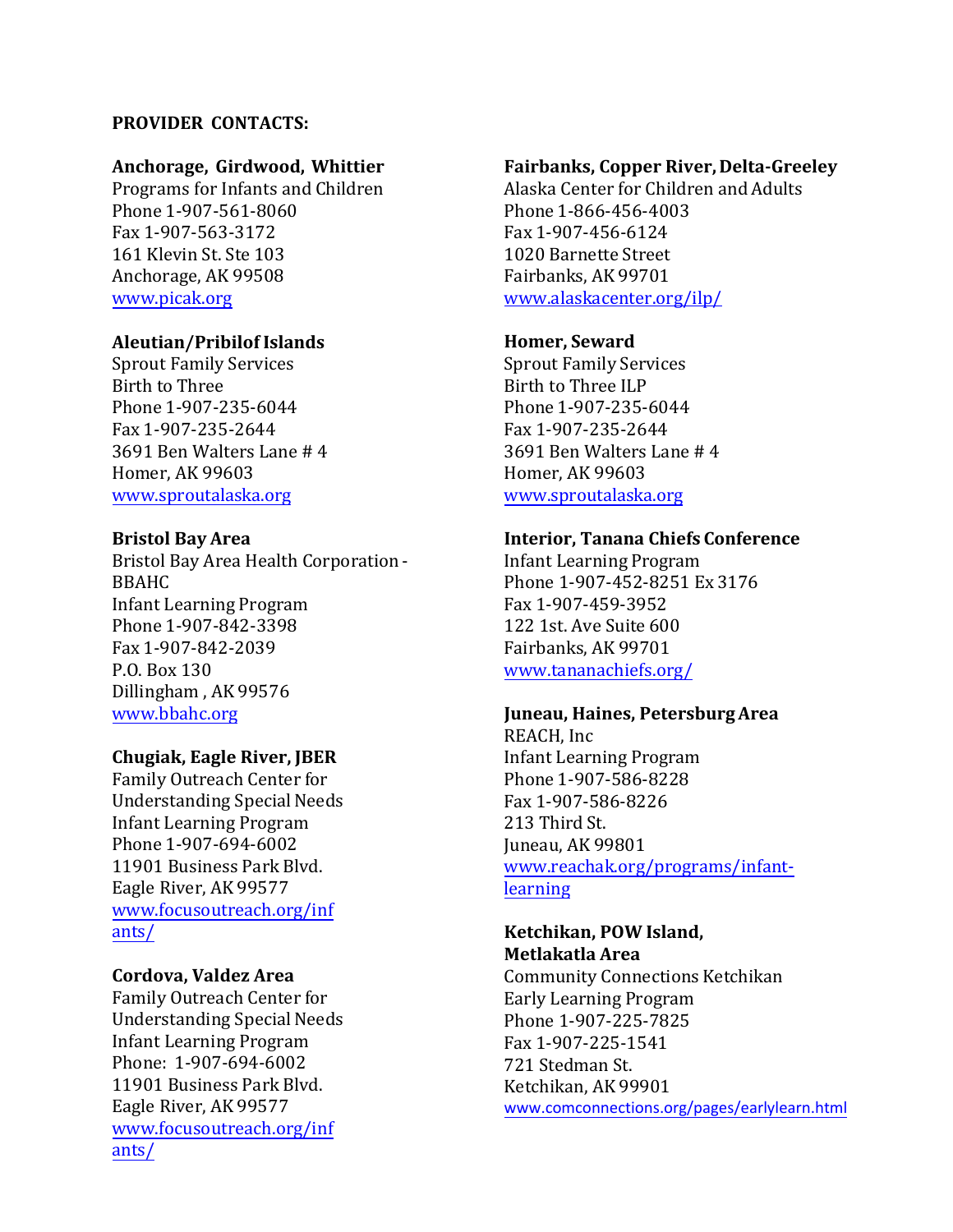#### **Kenai, Soldotna Area**

Frontier Community Services Early Intervention Program Phone 907-714-6647 Fax 1-907-262-6294 43335 K-Beach RD Suite 36 Soldotna, AK 99669 www.fcsonline.org/services\_i nfants.html

### **Kodiak Island**

Kodiak Area Native Association Infant Learning Program Phone 1-907-484-1366 (Direct Line) 1-907-486-9800 (Switch Board) Fax 1-907-486-4829 or 1-907-486-9800 3449 Rezanof Drive East Kodiak, AK 99615 www.kanaweb.org/infantlearning-program.html

## **Mat-Su Borough**

Mat-Su Services for Children & Adults Phone 1-907-352-1200 Fax 1-907-352-1249 1225 West Spruce Drive Wasilla, AK 99654 www.mssca.org/mssca/?pa  $ge_id=137$ 

## **North Slope Borough**

 1020 Barnette Street Fairbanks, AK 99701 Alaska Center for Children and Adults Phone 1-866-456-4003 Fax 1-907-456-6124 www.alaskacenter.org/ilp/

## **Northwest Arctic**

 Infant Learning Program Kotzebue, AK 99752 Northwest Arctic Borough School District Phone 1-907-442-3472 Fax 1-907-442-2196 P.O. Box 51 www.nwarctic.org

#### **Norton Sound Region**

Norton Sound Health Corporation Infant Learning Program Phone 1-907-443-3298 Fax 1-907-443-3741 P.O. Box 966 Nome, AK 99762 www.nortonsoun dhealth.org/

# **Sitka, Kake, Angoon Area**

Center for Community Early Learning Program Phone 1-907-966-4231 Fax 1-907-747-4868 700 Katlian St. Suite B Sitka, AK 99835 www.cfc.org/our-services-2/early-learning[program/](http://www.seaviewseward.org/home.shtml) 

# **Yukon-Kuskokwim Region**

Yukon Kuskokwim Health Corporation Family Infant Toddler Program Phone 907-543-3690 Fax 907-543-1276 P.O. Box 528 Bethel, AK 99559 www.ykhc.org/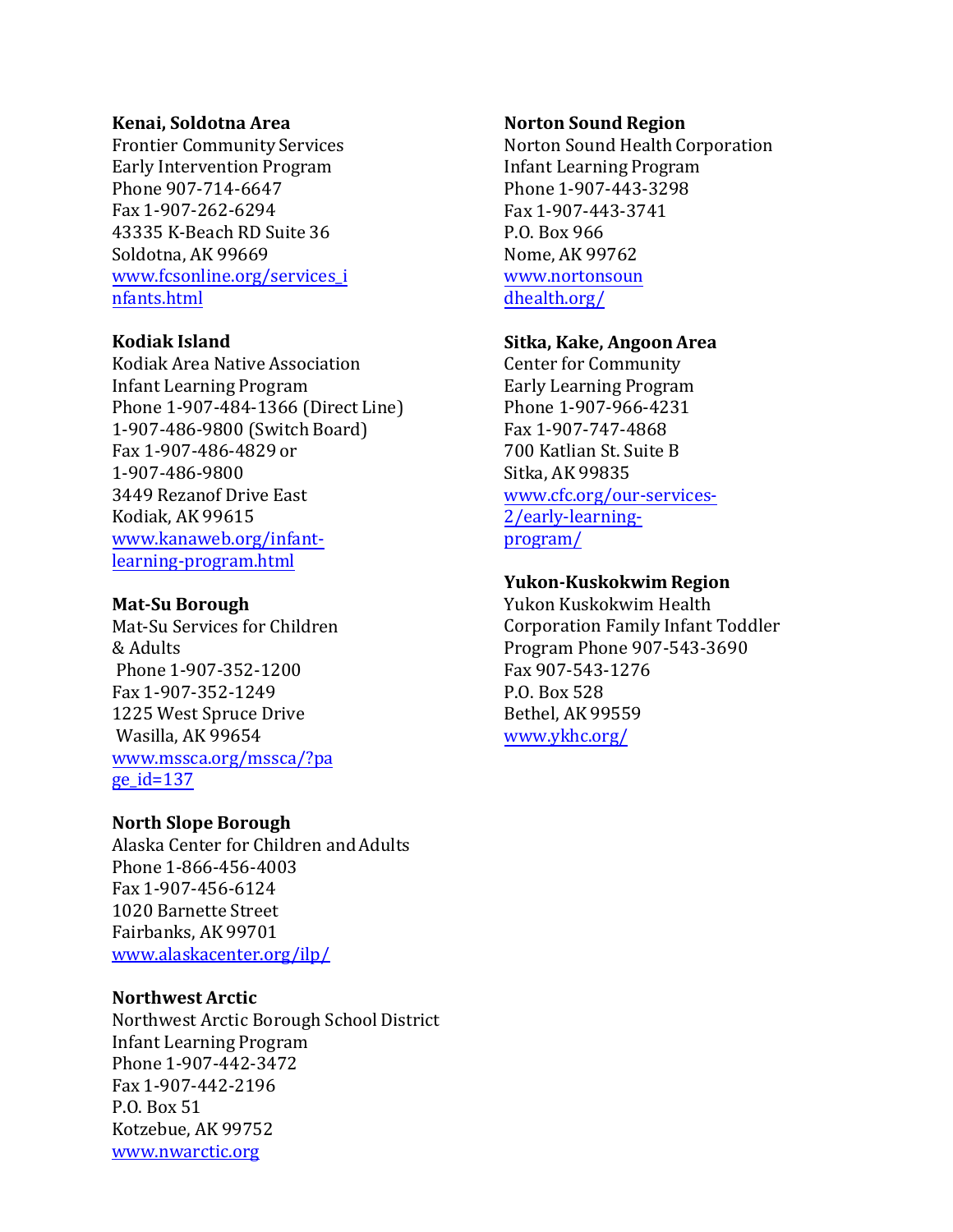| <b>COMMUNITY</b>       | <b>POP</b>         | <b>CENSUS AREA</b>           | <b>ILP</b>                 |
|------------------------|--------------------|------------------------------|----------------------------|
| Atqasuk                | 228                | North Slope Borough          | <b>ACC/Barrow</b>          |
| Barrow                 | $\overline{4,}417$ | North Slope Borough          | <b>ACC/Barrow</b>          |
| Kaktovik               | 295                | North Slope Borough          | <b>ACC/Barrow</b>          |
| Nuiqsut                | 416                | North Slope Borough          | <b>ACC/Barrow</b>          |
| Point Lay              | 265                | North Slope Borough          | <b>ACC/Barrow</b>          |
| <b>Prudhoe Bay</b>     |                    | 4 North Slope Borough        | <b>ACC/Barrow</b>          |
| Wainwright             | 553                | North Slope Borough          | <b>ACC/Barrow</b>          |
|                        | 6178               |                              | <b>ACC/Barrow Total</b>    |
| College                | 11,929             | Fairbanks North Star Borough | <b>ACC/Fairbanks</b>       |
| Eielson AFB            | 4,437              | Fairbanks North Star Borough | <b>ACC/Fairbanks</b>       |
| Ester                  | 1,774              | Fairbanks North Star Borough | <b>ACC/Fairbanks</b>       |
| Fairbanks              | 29,486             | Fairbanks North Star Borough | <b>ACC/Fairbanks</b>       |
| Fox                    | 316                | Fairbanks North Star Borough | <b>ACC/Fairbanks</b>       |
| Harding-Birch Lakes    | $\overline{2}10$   | Fairbanks North Star Borough | <b>ACC/Fairbanks</b>       |
| <b>Moose Creek</b>     | 574                | Fairbanks North Star Borough | <b>ACC/Fairbanks</b>       |
| North Pole             | 1,646              | Fairbanks North Star Borough | <b>ACC/Fairbanks</b>       |
| <b>Pleasant Valley</b> | 677                | Fairbanks North Star Borough | <b>ACC/Fairbanks</b>       |
| Salcha                 | 865                | Fairbanks North Star Borough | <b>ACC/Fairbanks</b>       |
| <b>Two Rivers</b>      | 592                | Fairbanks North Star Borough | <b>ACC/Fairbanks</b>       |
| <b>Anaktuvuk Pass</b>  | 319                | North Slope Borough          | <b>ACC/Fairbanks</b>       |
| Chisana                | 12                 | Valdez/Cordova               | <b>ACC/Fairbanks</b>       |
| Chistochina            | 85                 | Valdez/Cordova               | <b>ACC/Fairbanks</b>       |
| Chitina                | 132                | Valdez/Cordova               | <b>ACC/Fairbanks</b>       |
| Copper Center          | 400                | Valdez/Cordova               | <b>ACC/Fairbanks</b>       |
| Copperville            | 176                | Valdez/Cordova               | <b>ACC/Fairbanks</b>       |
| Gakona                 | $\overline{2}$ 14  | Valdez/Cordova               | <b>ACC/Fairbanks</b>       |
| Glennallen             | 574                | Valdez/Cordova               | <b>ACC/Fairbanks</b>       |
| Gulkana                | 98                 | Valdez/Cordova               | <b>ACC/Fairbanks</b>       |
| Kenny Lake             | 369                | Valdez/Cordova               | <b>ACC/Fairbanks</b>       |
| McCarthy               | $\overline{53}$    | Valdez/Cordova               | <b>ACC/Fairbanks</b>       |
| Mendeltna              | 67                 | Valdez/Cordova               | <b>ACC/Fairbanks</b>       |
| Nelchina               | 66                 | Valdez/Cordova               | <b>ACC/Fairbanks</b>       |
| Paxson                 | 44                 | Valdez/Cordova               | <b>ACC/Fairbanks</b>       |
| <b>Silver Springs</b>  | 148                | Valdez/Cordova               | <b>ACC/Fairbanks</b>       |
| Slana                  | 118                | Valdez/Cordova               | <b>ACC/Fairbanks</b>       |
| Tazlina                | 192                | Valdez/Cordova               | <b>ACC/Fairbanks</b>       |
| Tolsona                | 28                 | Valdez/Cordova               | <b>ACC/Fairbanks</b>       |
| Tonsina                | 106                | Valdez/Cordova               | <b>ACC/Fairbanks</b>       |
| Delta Junction         | 984                | <b>Southeast Fairbanks</b>   | <b>ACC/Fairbanks</b>       |
| <b>Fort Greely</b>     |                    | 6 Southeast Fairbanks        | <b>ACC/Fairbanks</b>       |
|                        | 56697              |                              | <b>ACC/Fairbanks Total</b> |
| King Salmon            | 385                | <b>Bristol Bay Borough</b>   | <b>BBA/Dillingham</b>      |
| Naknek                 | 614                | <b>Bristol Bay Borough</b>   | <b>BBA/Dillingham</b>      |
| South Naknek           | 102                | <b>Bristol Bay Borough</b>   | <b>BBA/Dillingham</b>      |
| Aleknagik              | 235                | Dillingham                   | <b>BBA/Dillingham</b>      |
| <b>Clark's Point</b>   | 66                 | Dillingham                   | <b>BBA/Dillingham</b>      |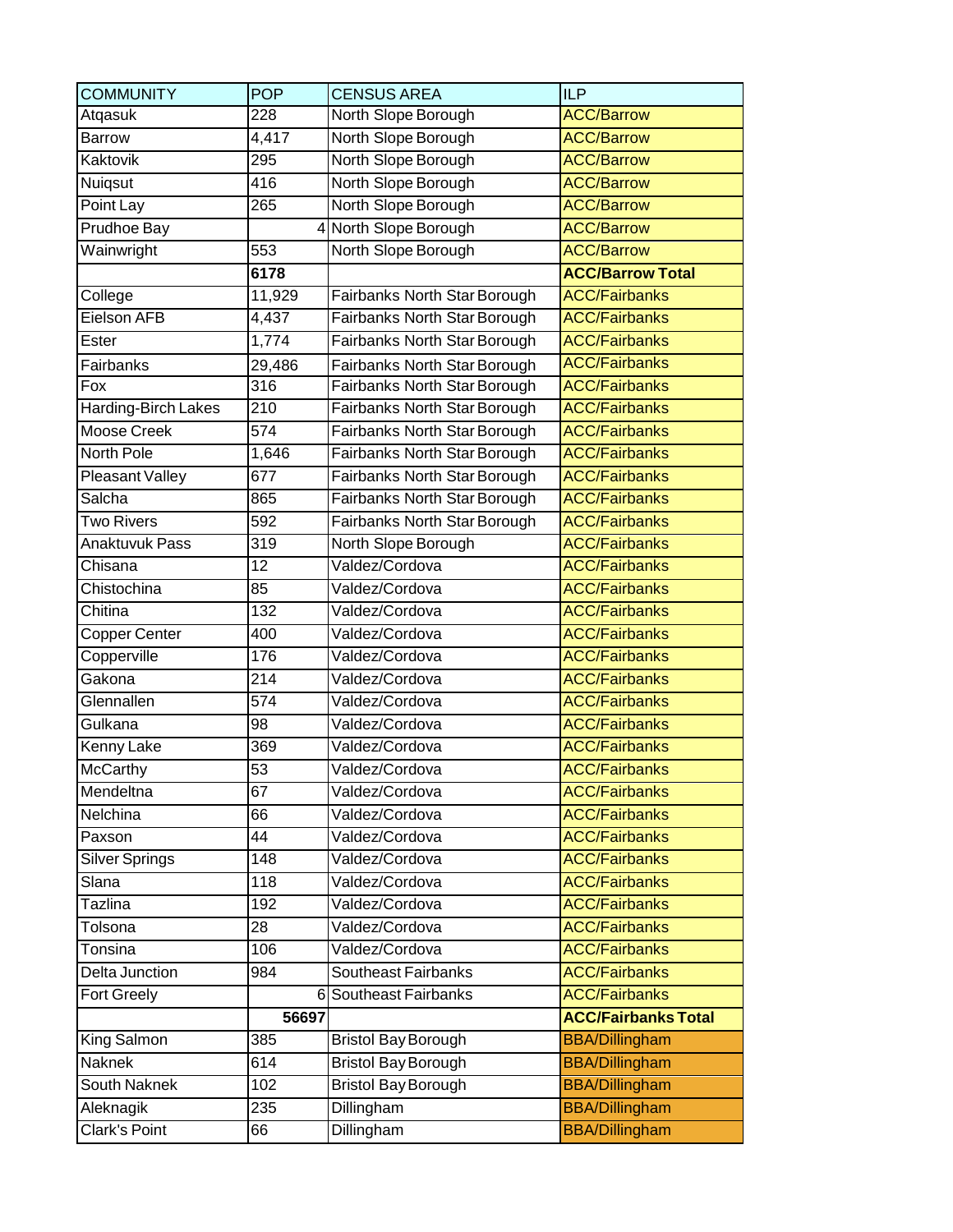| Dillingham                 | 2,373           | Dillingham                         | <b>BBA/Dillingham</b>                        |
|----------------------------|-----------------|------------------------------------|----------------------------------------------|
| Ekuk                       |                 | 0 Dillingham                       | <b>BBA/Dillingham</b>                        |
| <b>Ekwok</b>               | 128             | Dillingham                         | <b>BBA/Dillingham</b>                        |
| Koliganek                  | 200             | Dillingham                         | <b>BBA/Dillingham</b>                        |
| Manokotak                  | 405             | Dillingham                         | <b>BBA/Dillingham</b>                        |
| New Stuyahok               | 493             | Dillingham                         | <b>BBA/Dillingham</b>                        |
| Portage Creek              | 61              | Dillingham                         | <b>BBA/Dillingham</b>                        |
| Togiak                     | 824             | Dillingham                         | <b>BBA/Dillingham</b>                        |
| <b>Twin Hills</b>          | 75              | Dillingham                         | <b>BBA/Dillingham</b>                        |
| Chignik                    | 89              | Lake & Peninsula Borough           | <b>BBA/Dillingham</b>                        |
| Chignik Lagoon             | 92              | Lake & Peninsula Borough           | <b>BBA/Dillingham</b>                        |
| <b>Chignik Lake</b>        | 113             | Lake & Peninsula Borough           | <b>BBA/Dillingham</b>                        |
| Egegik                     | 84              | Lake & Peninsula Borough           | <b>BBA/Dillingham</b>                        |
| Igiugig                    | 50              | Lake & Peninsula Borough           | <b>BBA/Dillingham</b>                        |
| Iliamna                    | 92              | Lake & Peninsula Borough           | <b>BBA/Dillingham</b>                        |
| Ivanof Bay                 |                 | 3 Lake & Peninsula Borough         | <b>BBA/Dillingham</b>                        |
| Kokhanok                   | 182             | Lake & Peninsula Borough           | <b>BBA/Dillingham</b>                        |
| Levelock                   | 71              | Lake & Peninsula Borough           | <b>BBA/Dillingham</b>                        |
| Newhalen                   | 167             | Lake & Peninsula Borough           | <b>BBA/Dillingham</b>                        |
| Nondalton                  | 217             | Lake & Peninsula Borough           | <b>BBA/Dillingham</b>                        |
| Pedro Bay                  | 45              | Lake & Peninsula Borough           | <b>BBA/Dillingham</b>                        |
| Perryville                 | 106             | Lake & Peninsula Borough           | <b>BBA/Dillingham</b>                        |
| Pilot Point                | 70              | Lake & Peninsula Borough           | <b>BBA/Dillingham</b>                        |
| Pope-Vannoy Landing        | $\overline{10}$ | Lake & Peninsula Borough           | <b>BBA/Dillingham</b>                        |
| Port Alsworth              | 105             | Lake & Peninsula Borough           | <b>BBA/Dillingham</b>                        |
| Port Heiden                | 87              | Lake & Peninsula Borough           | <b>BBA/Dillingham</b>                        |
| Ugashik                    | 12              | Lake & Peninsula Borough           | <b>BBA/Dillingham</b>                        |
|                            | 7556            |                                    | <b>BBA/Dillingham Total</b>                  |
| Ketchikan                  | 8,002           | Ketchikan Gateway Borough          | <b>CCK/Ketchikan</b>                         |
| Saxman                     | 425             | Ketchikan Gateway Borough          | <b>CCK/Ketchikan</b>                         |
| Coffman Cove               | 163             | Prince of Wales                    | <b>CCK/Ketchikan</b>                         |
| Craig                      | 1,174           | Prince of Wales                    | <b>CCK/Ketchikan</b>                         |
| Edna Bay                   | 45              | Prince of Wales                    | <b>CCK/Ketchikan</b>                         |
| Hollis                     | 178             | Prince of Wales                    | <b>CCK/Ketchikan</b>                         |
| Hydaburg                   | 370             | Prince of Wales                    | <b>CCK/Ketchikan</b>                         |
| Hyder                      | 77              | Prince of Wales                    | <b>CCK/Ketchikan</b>                         |
| Kasaan                     | 55              | Prince of Wales                    | <b>CCK/Ketchikan</b>                         |
| Klawock                    | 851             | Prince of Wales                    | <b>CCK/Ketchikan</b>                         |
| Metlakatla                 | 1,398           | Prince of Wales                    | <b>CCK/Ketchikan</b>                         |
| Meyers Chuck               | 18              | Prince of Wales                    | <b>CCK/Ketchikan</b><br><b>CCK/Ketchikan</b> |
| Naukati Bay<br>Point Baker | 109<br>33       | Prince of Wales<br>Prince of Wales | <b>CCK/Ketchikan</b>                         |
|                            |                 |                                    |                                              |
| Port Protection            | 57              | Prince of Wales<br>Prince of Wales | <b>CCK/Ketchikan</b><br><b>CCK/Ketchikan</b> |
| Thorne Bay                 | 480             |                                    | <b>CCK/Ketchikan</b>                         |
| <b>Whale Pass</b>          | 67              | Prince of Wales                    |                                              |
|                            | 13502           |                                    | <b>CCK/Ketchikan Total</b>                   |
| Sitka                      | 8,891           | City & Borough of Sitka            | CFC/Sitka                                    |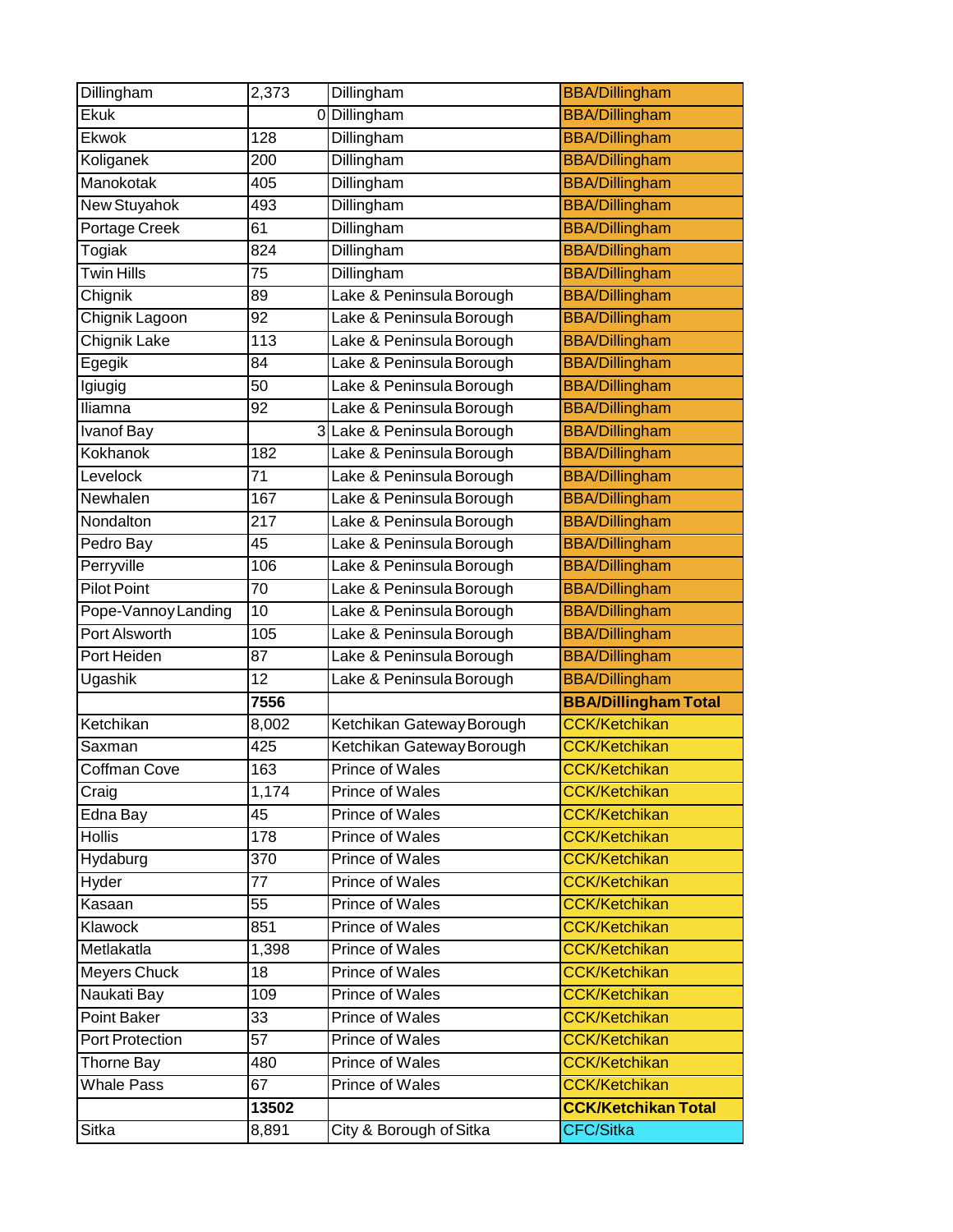| Kake                     | 682             | Wrangell-Petersburg                                    | <b>CFC/Sitka</b>                  |
|--------------------------|-----------------|--------------------------------------------------------|-----------------------------------|
|                          | 9573            |                                                        | <b>CFC/Sitka Total</b>            |
| <b>Clam Gulch</b>        | 176             | Kenai Peninsula Borough                                | FCS/Soldotna                      |
| Cohoe                    | 1,201           | Kenai Peninsula Borough                                | FCS/Soldotna                      |
| Cooper Landing           | 358             | Kenai Peninsula Borough                                | FCS/Soldotna                      |
| <b>Funny River</b>       | 705             | Kenai Peninsula Borough                                | <b>FCS/Soldotna</b>               |
| Kalifornsky              | 6,230           | Kenai Peninsula Borough                                | FCS/Soldotna                      |
| Kasilof                  | 571             | Kenai Peninsula Borough                                | <b>FCS/Soldotna</b>               |
| Kenai                    | 7,125           | Kenai Peninsula Borough                                | FCS/Soldotna                      |
| Salamatof                | 902             | Kenai Peninsula Borough                                | FCS/Soldotna                      |
| Soldotna                 | 4,059           | Kenai Peninsula Borough                                | FCS/Soldotna                      |
| Sterling                 | 4,888           | Kenai Peninsula Borough                                | FCS/Soldotna                      |
| <b>Sunrise</b>           | 15              | Kenai Peninsula Borough                                | <b>FCS/Soldotna</b>               |
| Tyonek                   | 193             | Kenai Peninsula Borough                                | FCS/Soldotna                      |
| Beluga                   | 26              | Kenai Peninsula Borough                                | FCS/Soldotna                      |
|                          | 26449           |                                                        | <b>FCS/Soldotna Total</b>         |
| Eklutna                  | 427             | Municipality of Anchorage                              | FOC/Chugiak                       |
|                          | 427             |                                                        | <b>FOC/Chugiak Total</b>          |
| Chenega Bay              | 99              | Valdez/Cordova                                         | FOC/Cordova                       |
| Cordova                  | 2,372           | Valdez/Cordova                                         | FOC/Cordova                       |
| Eyak                     | 144             | Valdez/Cordova                                         | FOC/Cordova                       |
| <b>Tatitlek</b>          | 111             | Valdez/Cordova                                         | FOC/Cordova                       |
| Valdez                   | 4,060           | Valdez/Cordova                                         | FOC/Cordova                       |
| <b>Willow Creek</b>      | 174             | Valdez/Cordova                                         | FOC/Cordova                       |
|                          | 6960            |                                                        | <b>FOC/Cordova Total</b>          |
| <b>Akhiok</b>            | 51              | Kodiak Island Borough                                  | <b>KAN/Kodiak</b>                 |
| Aleneva                  | 56              | Kodiak Island Borough                                  | <b>KAN/Kodiak</b>                 |
| Chiniak                  | 49              | Kodiak Island Borough                                  | <b>KAN/Kodiak</b>                 |
| Karluk                   | $\overline{24}$ | Kodiak Island Borough                                  | <b>KAN/Kodiak</b>                 |
| Kodiak                   | 6,138           | Kodiak Island Borough                                  | <b>KAN/Kodiak</b>                 |
| <b>Kodiak Station</b>    | 2,192           | Kodiak Island Borough                                  | <b>KAN/Kodiak</b>                 |
| Larsen Bay               | 96              | Kodiak Island Borough                                  | <b>KAN/Kodiak</b>                 |
| Old Harbor               | 211             | Kodiak Island Borough                                  | <b>KAN/Kodiak</b>                 |
| Ouzinkie                 | 170             | Kodiak Island Borough                                  | <b>KAN/Kodiak</b>                 |
| Port Lions               | 251             | Kodiak Island Borough                                  | <b>KAN/Kodiak</b>                 |
| <b>Womens Bay</b>        | 667             | Kodiak Island Borough                                  | <b>KAN/Kodiak</b>                 |
|                          |                 |                                                        |                                   |
| <b>Big Lake</b>          | 9905            |                                                        | <b>KAN/Kodiak Total</b>           |
|                          | 2,839           | Matanuska-Susitna Borough                              | MSU/Wasilla                       |
| <b>Buffalo Soapstone</b> | 756             | Matanuska-Susitna Borough                              | MSU/Wasilla                       |
| <b>Butte</b>             | 2,931           | Matanuska-Susitna Borough                              | MSU/Wasilla                       |
| Chickaloon               | 242             | Matanuska-Susitna Borough                              | <b>MSU/Wasilla</b>                |
| Farm Loop                | 1,124           | Matanuska-Susitna Borough                              | <b>MSU/Wasilla</b>                |
| Fishhook                 | 2,342           | Matanuska-Susitna Borough                              | MSU/Wasilla                       |
| Gateway                  | 3,292           | Matanuska-Susitna Borough                              | MSU/Wasilla                       |
| <b>Glacier View</b>      | 256             | Matanuska-Susitna Borough                              | MSU/Wasilla                       |
| Houston<br>Knik River    | 1,339<br>654    | Matanuska-Susitna Borough<br>Matanuska-Susitna Borough | <b>MSU/Wasilla</b><br>MSU/Wasilla |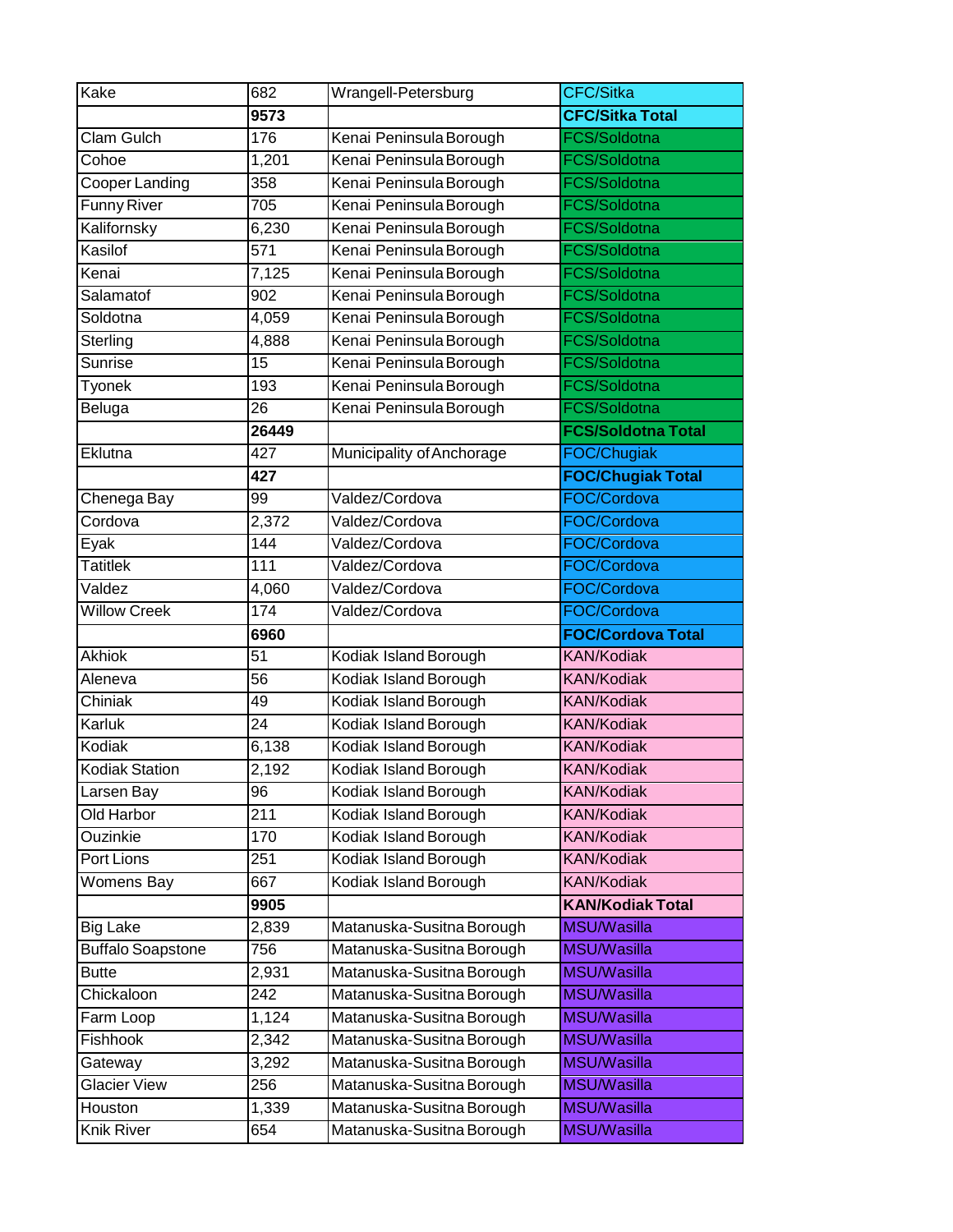| Knik-Fairview         | 8,488            | Matanuska-Susitna Borough | <b>MSU/Wasilla</b>       |
|-----------------------|------------------|---------------------------|--------------------------|
| Lake Louise           | 109              | Matanuska-Susitna Borough | <b>MSU/Wasilla</b>       |
| Lakes                 | 6,980            | Matanuska-Susitna Borough | <b>MSU/Wasilla</b>       |
| Lazy Mountain         | 1,188            | Matanuska-Susitna Borough | <b>MSU/Wasilla</b>       |
| <b>Meadow Lakes</b>   | 5,443            | Matanuska-Susitna Borough | <b>MSU/Wasilla</b>       |
| Palmer                | 5,474            | Matanuska-Susitna Borough | <b>MSU/Wasilla</b>       |
| Petersville           | $\overline{14}$  | Matanuska-Susitna Borough | <b>MSU/Wasilla</b>       |
| Point MacKenzie       | 194              | Matanuska-Susitna Borough | <b>MSU/Wasilla</b>       |
| Skwentna              | 94               | Matanuska-Susitna Borough | <b>MSU/Wasilla</b>       |
| Susitna               | 38               | Matanuska-Susitna Borough | <b>MSU/Wasilla</b>       |
| Sutton-Alpine         | 1,174            | Matanuska-Susitna Borough | <b>MSU/Wasilla</b>       |
| Talkeetna             | 847              | Matanuska-Susitna Borough | <b>MSU/Wasilla</b>       |
| Tanaina               | 5,843            | Matanuska-Susitna Borough | <b>MSU/Wasilla</b>       |
| <b>Trapper Creek</b>  | 426              | Matanuska-Susitna Borough | <b>MSU/Wasilla</b>       |
| Wasilla               | 6,715            | Matanuska-Susitna Borough | <b>MSU/Wasilla</b>       |
| Willow                | 1,838            | Matanuska-Susitna Borough | <b>MSU/Wasilla</b>       |
| Y                     | 1,024            | Matanuska-Susitna Borough | <b>MSU/Wasilla</b>       |
|                       | 61,664           |                           | <b>MSU/Wasilla Total</b> |
| <b>Brevig Mission</b> | $\overline{314}$ | Nome                      | NSH/Nome                 |
| Diomede               | 129              | Nome                      | NSH/Nome                 |
| Elim                  | 341              | Nome                      | NSH/Nome                 |
| Gambell               | 647              | Nome                      | NSH/Nome                 |
| Golovin               | 146              | Nome                      | NSH/Nome                 |
| Koyuk                 | $\overline{340}$ | Nome                      | <b>NSH/Nome</b>          |
| Nome                  | 3,448            | Nome                      | NSH/Nome                 |
| Port Clarence         | 22               | Nome                      | NSH/Nome                 |
| Saint Michael         | 413              | Nome                      | NSH/Nome                 |
| Savoonga              | 704              | Nome                      | NSH/Nome                 |
| Shaktoolik            | 223              | Nome                      | NSH/Nome                 |
| Shishmaref            | 594              | Nome                      | NSH/Nome                 |
| <b>Stebbins</b>       | 570              | Nome                      | NSH/Nome                 |
| Teller                | 242              | Nome                      | NSH/Nome                 |
| Unalakleet            | 741              | Nome                      | NSH/Nome                 |
| Wales                 | 158              | Nome                      | NSH/Nome                 |
| <b>White Mountain</b> | 214              | Nome                      | NSH/Nome                 |
|                       | 9246             |                           | <b>NSH/Nome Total</b>    |
| Point Hope            | 725              | North Slope Borough       | NWA/Kotzebue             |
| Ambler                | 291              | Northwest Arctic Borough  | NWA/Kotzebue             |
| <b>Buckland</b>       | 410              | Northwest Arctic Borough  | NWA/Kotzebue             |
| Deering               | 131              | Northwest Arctic Borough  | <b>NWA/Kotzebue</b>      |
| Kiana                 | 408              | Northwest Arctic Borough  | NWA/Kotzebue             |
| Kivalina              | 388              | Northwest Arctic Borough  | NWA/Kotzebue             |
| Kobuk                 | 125              | Northwest Arctic Borough  | NWA/Kotzebue             |
| Kotzebue              | 3,076            | Northwest Arctic Borough  | NWA/Kotzebue             |
| Noatak                | 469              | Northwest Arctic Borough  | NWA/Kotzebue             |
| Noorvik               | 649              | Northwest Arctic Borough  | NWA/Kotzebue             |
| Red Dog Mine          | 35               | Northwest Arctic Borough  | NWA/Kotzebue             |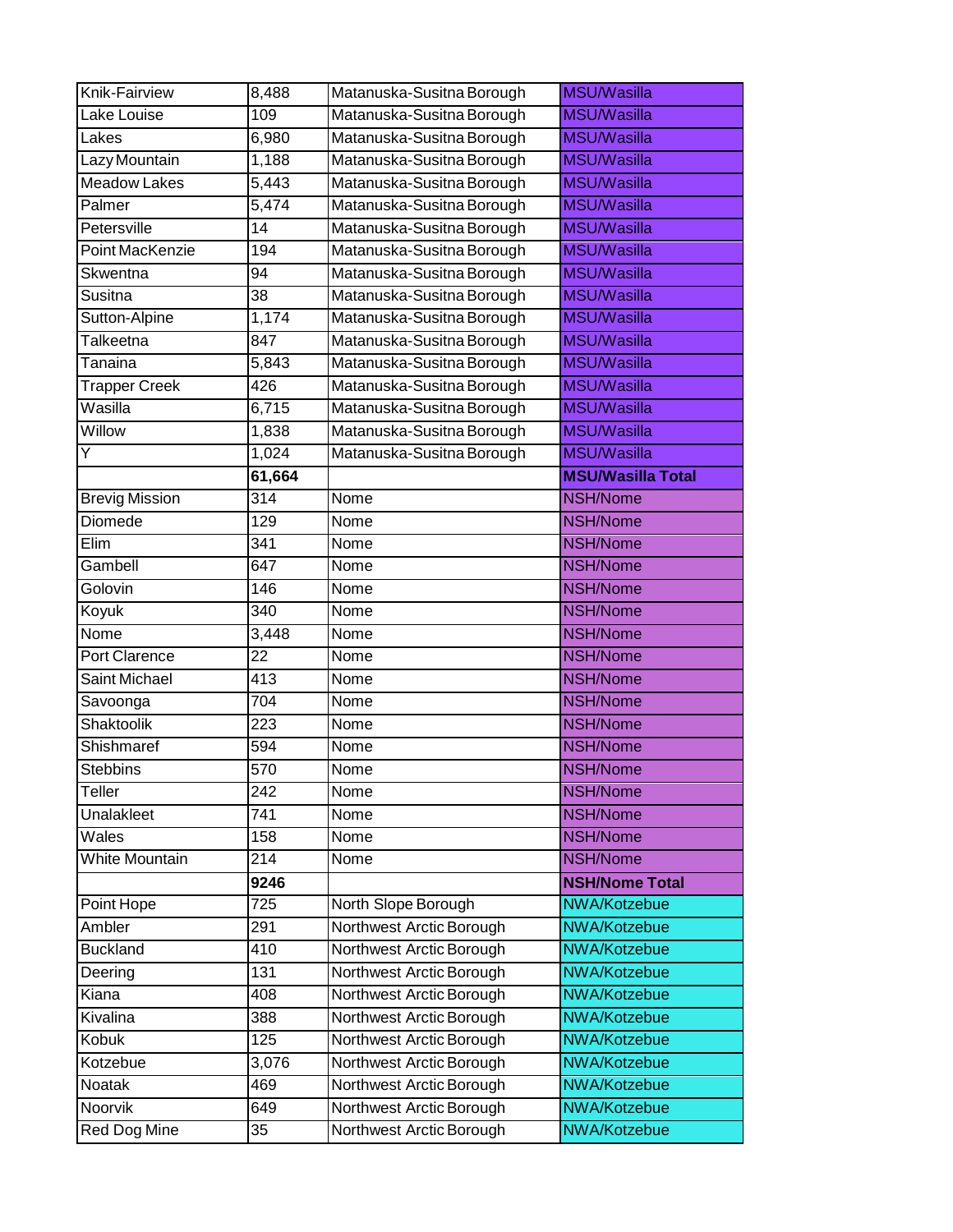| Selawik                | 821             | Northwest Arctic Borough      | NWA/Kotzebue               |
|------------------------|-----------------|-------------------------------|----------------------------|
| Shungnak               | 264             | Northwest Arctic Borough      | NWA/Kotzebue               |
|                        | 7792            |                               | <b>NWA/Kotzebue Total</b>  |
| Anchorage              | 274,003         | Municipality of Anchorage     | <b>PIC/Anchorage</b>       |
| Whittier               | 178             | Valdez/Cordova                | <b>PIC/Anchorage</b>       |
|                        | 274181          |                               | <b>PIC/Anchorage Total</b> |
| Yakutat                | 691             | City & Borough of Yakutat     | <b>REA/Juneau</b>          |
| Covenant Life          | 126             | <b>Haines Borough</b>         | <b>REA/Juneau</b>          |
| <b>Excursion Inlet</b> | 12              | Haines Borough                | <b>REA/Juneau</b>          |
| Haines                 | 1,715           | Haines Borough                | <b>REA/Juneau</b>          |
| Lutak                  | 36              | Haines Borough                | <b>REA/Juneau</b>          |
| <b>Mosquito Lake</b>   | 219             | Haines Borough                | <b>REA/Juneau</b>          |
| Mud Bay                | 149             | Haines Borough                | <b>REA/Juneau</b>          |
| Juneau                 | 31,283          | City & Borough of Juneau      | <b>REA/Juneau</b>          |
| Angoon                 | 505             | Skagway-Angoon                | <b>REA/Juneau</b>          |
| Cube Cove              |                 | 0 Skagway-Angoon              | <b>REA/Juneau</b>          |
| <b>Elfin Cove</b>      | 32              | Skagway-Angoon                | <b>REA/Juneau</b>          |
| Game Creek             | 36              | Skagway-Angoon                | <b>REA/Juneau</b>          |
| Gustavus               | 438             | Skagway-Angoon                | <b>REA/Juneau</b>          |
| <b>Hobart Bay</b>      |                 | Skagway-Angoon                | <b>REA/Juneau</b>          |
| Hoonah                 | 851             | Skagway-Angoon                | <b>REA/Juneau</b>          |
| Klukwan                | 114             | Skagway-Angoon                | <b>REA/Juneau</b>          |
| Pelican                | 113             | Skagway-Angoon                | <b>REA/Juneau</b>          |
| Skagway                | 845             | Skagway-Angoon                | <b>REA/Juneau</b>          |
| <b>Tenakee Springs</b> | 106             | Skagway-Angoon                | <b>REA/Juneau</b>          |
| Whitestone Logging     | 60              | Skagway-Angoon                | <b>REA/Juneau</b>          |
| Camp<br>Kupreanof      | 30              | Wrangell-Petersburg           | <b>REA/Juneau</b>          |
| Petersburg             | 3,060           | Wrangell-Petersburg           | <b>REA/Juneau</b>          |
| <b>Port Alexander</b>  | $\overline{70}$ | Wrangell-Petersburg           | <b>REA/Juneau</b>          |
| Thom's Place           | 11              | Wrangell-Petersburg           | <b>REA/Juneau</b>          |
| Wrangell               | 2,113           | Wrangell-Petersburg           | REA/Juneau                 |
|                        | 42,616          |                               | <b>REA/Juneau Total</b>    |
| Akutan                 | 787             | Aleutians East Borough        | <b>SFS/Homer</b>           |
| Cold Bay               | 95              | <b>Aleutians East Borough</b> | <b>SFS/Homer</b>           |
| <b>False Pass</b>      | 69              | <b>Aleutians East Borough</b> | <b>SFS/Homer</b>           |
| King Cove              | 737             | Aleutians East Borough        | <b>SFS/Homer</b>           |
| Nelson Lagoon          | 64              | <b>Aleutians East Borough</b> | <b>SFS/Homer</b>           |
| Sand Point             | 947             | Aleutians East Borough        | <b>SFS/Homer</b>           |
| Adak                   | 150             | <b>Aleutians West</b>         | <b>SFS/Homer</b>           |
| Atka                   | 95              | <b>Aleutians West</b>         | <b>SFS/Homer</b>           |
| <b>Attu Station</b>    | 24              | <b>Aleutians West</b>         | <b>SFS/Homer</b>           |
| Nikolski               | 41              | <b>Aleutians West</b>         | <b>SFS/Homer</b>           |
| Saint George           | 149             | Aleutians West                | <b>SFS/Homer</b>           |
| Saint Paul             | 539             | <b>Aleutians West</b>         | <b>SFS/Homer</b>           |
| Shemya Station         | 27              | <b>Aleutians West</b>         | <b>SFS/Homer</b>           |
| Unalaska               | 4,388           | Aleutians West                | <b>SFS/Homer</b>           |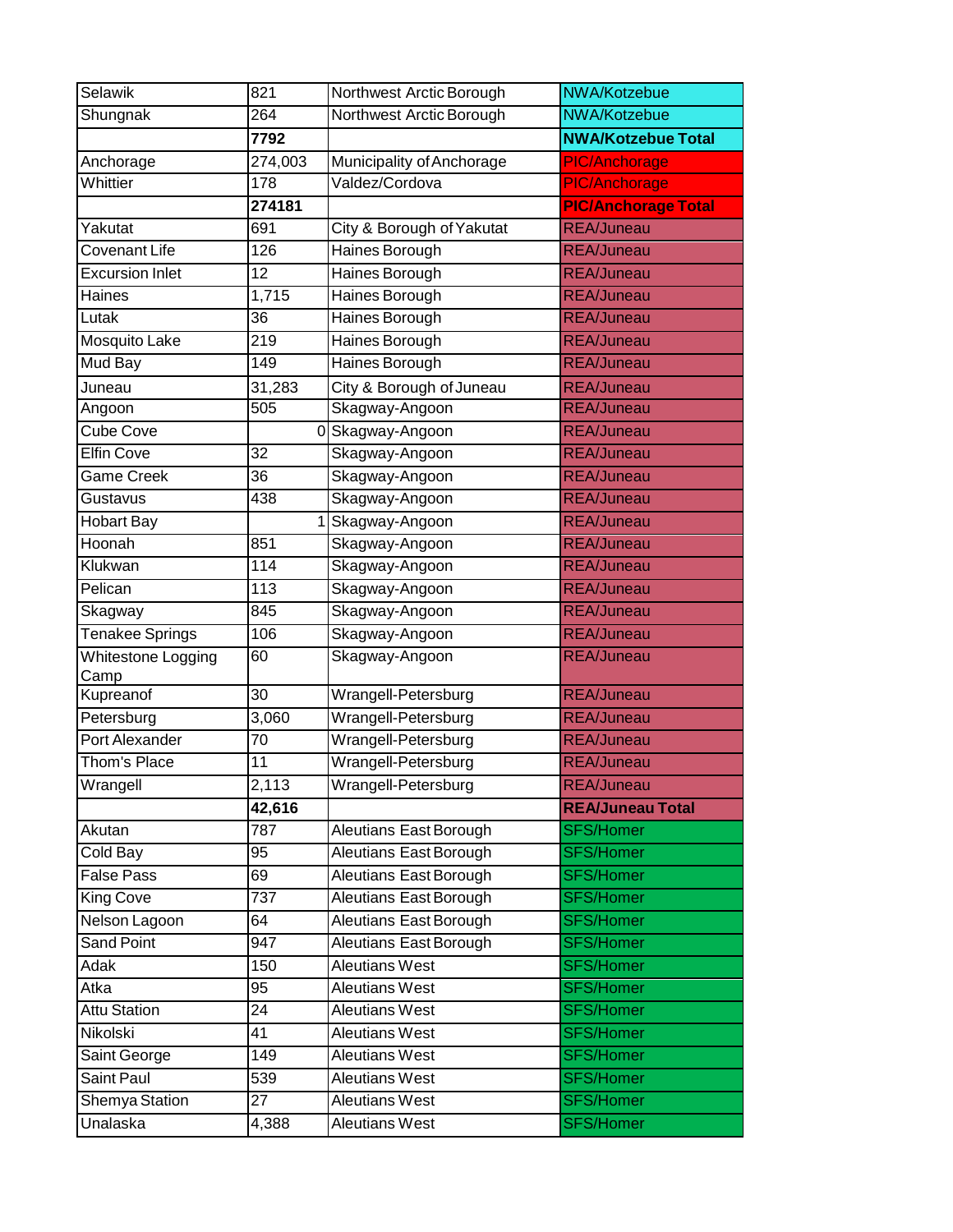| <b>Anchor Point</b>  | 1,826            | Kenai Peninsula Borough    | <b>SFS/Homer</b>        |
|----------------------|------------------|----------------------------|-------------------------|
| Diamond Ridge        | 1,086            | Kenai Peninsula Borough    | <b>SFS/Homer</b>        |
| Fox River            | 563              | Kenai Peninsula Borough    | <b>SFS/Homer</b>        |
| <b>Fritz Creek</b>   | 1,740            | Kenai Peninsula Borough    | <b>SFS/Homer</b>        |
| <b>Halibut Cove</b>  | 25               | Kenai Peninsula Borough    | <b>SFS/Homer</b>        |
| Happy Valley         | 503              | Kenai Peninsula Borough    | <b>SFS/Homer</b>        |
| Homer                | 4,893            | Kenai Peninsula Borough    | <b>SFS/Homer</b>        |
| Jakolof Bay          | 39               | Kenai Peninsula Borough    | <b>SFS/Homer</b>        |
| Kachemak             | 473              | Kenai Peninsula Borough    | <b>SFS/Homer</b>        |
| Nanwalek             | $\overline{214}$ | Kenai Peninsula Borough    | <b>SFS/Homer</b>        |
| <b>Nikiski</b>       | 4,357            | Kenai Peninsula Borough    | <b>SFS/Homer</b>        |
| Nikolaevsk           | 313              | Kenai Peninsula Borough    | <b>SFS/Homer</b>        |
| Ninilchik            | 777              | Kenai Peninsula Borough    | <b>SFS/Homer</b>        |
| Port Graham          | 165              | Kenai Peninsula Borough    | <b>SFS/Homer</b>        |
| Ridgeway             | 2,011            | Kenai Peninsula Borough    | <b>SFS/Homer</b>        |
| Seldovia             | 300              | Kenai Peninsula Borough    | <b>SFS/Homer</b>        |
| Seldovia Village     | 138              | Kenai Peninsula Borough    | <b>SFS/Homer</b>        |
|                      | 27535            |                            | <b>SFS/Homer Total</b>  |
| <b>Bear Creek</b>    | 1,823            | Kenai Peninsula Borough    | SVC/Seward              |
| Crown Point          | 78               | Kenai Peninsula Borough    | <b>SVC/Seward</b>       |
| Hope                 | 161              | Kenai Peninsula Borough    | <b>SVC/Seward</b>       |
| <b>Lowell Point</b>  | 89               | Kenai Peninsula Borough    | <b>SVC/Seward</b>       |
| Miller Landing       |                  | 0 Kenai Peninsula Borough  | <b>SVC/Seward</b>       |
| <b>Moose Pass</b>    | 221              | Kenai Peninsula Borough    | SVC/Seward              |
|                      |                  |                            |                         |
| Primrose             | 87               | Kenai Peninsula Borough    | <b>SVC/Seward</b>       |
| Seward               | 2,733            | Kenai Peninsula Borough    | <b>SVC/Seward</b>       |
|                      | 5,192            |                            | <b>SVC/Seward Total</b> |
| Anderson             | 592              | Denali Borough             | <b>TCC/Interior</b>     |
| Cantwell             | 226              | Denali Borough             | <b>TCC/Interior</b>     |
| Ferry                | 32               | Denali Borough             | <b>TCC/Interior</b>     |
| Healy                | 1,022            | Denali Borough             | <b>TCC/Interior</b>     |
| <b>McKinley Park</b> | 133              | Denali Borough             | <b>TCC/Interior</b>     |
| <b>Alcan Border</b>  | 13               | <b>Southeast Fairbanks</b> | <b>TCC/Interior</b>     |
| <b>Big Delta</b>     | 699              | Southeast Fairbanks        | <b>TCC/Interior</b>     |
| Chicken              | 21               | Southeast Fairbanks        | <b>TCC/Interior</b>     |
| Deltana              | 1,691            | Southeast Fairbanks        | <b>TCC/Interior</b>     |
| Dot Lake             | 33               | Southeast Fairbanks        | <b>TCC/Interior</b>     |
| Dot Lake Village     | 37               | <b>Southeast Fairbanks</b> | <b>TCC/Interior</b>     |
| Dry Creek            | 109              | Southeast Fairbanks        | <b>TCC/Interior</b>     |
| Eagle                | 126              | Southeast Fairbanks        | <b>TCC/Interior</b>     |
| Eagle Village        | 59               | Southeast Fairbanks        | <b>TCC/Interior</b>     |
| <b>Healy Lake</b>    | 33               | Southeast Fairbanks        | <b>TCC/Interior</b>     |
| Northway             | 82               | Southeast Fairbanks        | <b>TCC/Interior</b>     |
| Northway Junction    | 98               | Southeast Fairbanks        | <b>TCC/Interior</b>     |
| Northway Village     | 95               | Southeast Fairbanks        | <b>TCC/Interior</b>     |
| Tanacross            | 144              | Southeast Fairbanks        | <b>TCC/Interior</b>     |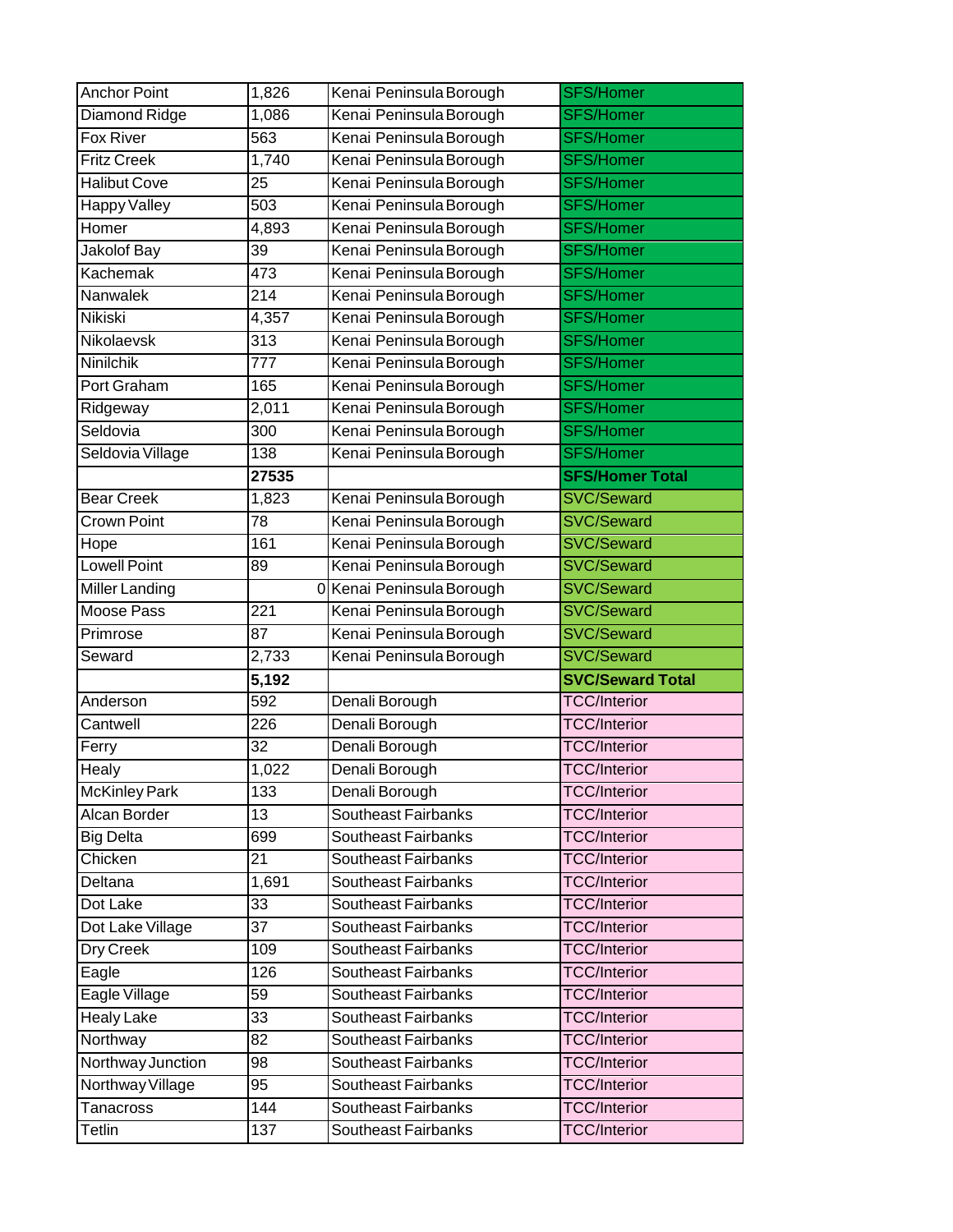| Tok                       | 1,435            | Southeast Fairbanks | <b>TCC/Interior</b>       |
|---------------------------|------------------|---------------------|---------------------------|
| Mentasta Lake             | $\overline{143}$ | Valdez/Cordova      | <b>TCC/Interior</b>       |
| Alatna                    | 21               | Yukon-Koyukuk       | <b>TCC/Interior</b>       |
| Allakaket                 | 102              | Yukon-Koyukuk       | <b>TCC/Interior</b>       |
| Anvik                     | 108              | Yukon-Koyukuk       | <b>TCC/Interior</b>       |
| <b>Arctic Village</b>     | 166              | Yukon-Koyukuk       | <b>TCC/Interior</b>       |
| Beaver                    | 65               | Yukon-Koyukuk       | <b>TCC/Interior</b>       |
| <b>Bettles</b>            | 33               | Yukon-Koyukuk       | <b>TCC/Interior</b>       |
| <b>Birch Creek</b>        | 33               | Yukon-Koyukuk       | <b>TCC/Interior</b>       |
| Central                   | 113              | Yukon-Koyukuk       | <b>TCC/Interior</b>       |
| Chalkyitsik               | 86               | Yukon-Koyukuk       | <b>TCC/Interior</b>       |
| Circle                    | 96               | Yukon-Koyukuk       | <b>TCC/Interior</b>       |
| Coldfoot                  | 15               | Yukon-Koyukuk       | <b>TCC/Interior</b>       |
| Evansville                | 21               | Yukon-Koyukuk       | <b>TCC/Interior</b>       |
| Flat                      |                  | 0 Yukon-Koyukuk     | <b>TCC/Interior</b>       |
| <b>Fort Yukon</b>         | 574              | Yukon-Koyukuk       | <b>TCC/Interior</b>       |
| Four Mile Road            | 36               | Yukon-Koyukuk       | <b>TCC/Interior</b>       |
| Galena                    | 763              | Yukon-Koyukuk       | <b>TCC/Interior</b>       |
| Grayling                  | 166              | Yukon-Koyukuk       | <b>TCC/Interior</b>       |
| <b>Holy Cross</b>         | 209              | Yukon-Koyukuk       | <b>TCC/Interior</b>       |
| <b>Hughes</b>             | 65               | Yukon-Koyukuk       | <b>TCC/Interior</b>       |
| Huslia                    | 291              | Yukon-Koyukuk       | <b>TCC/Interior</b>       |
| Kaltag                    | 229              | Yukon-Koyukuk       | <b>TCC/Interior</b>       |
| Koyukuk                   | $\overline{111}$ | Yukon-Koyukuk       | <b>TCC/Interior</b>       |
| Lake Minchumina           | 23               | Yukon-Koyukuk       | <b>TCC/Interior</b>       |
| Livengood                 | 20               | Yukon-Koyukuk       | <b>TCC/Interior</b>       |
| <b>Manley Hot Springs</b> | 73               | Yukon-Koyukuk       | <b>TCC/Interior</b>       |
| <b>McGrath</b>            | 415              | Yukon-Koyukuk       | <b>TCC/Interior</b>       |
| Minto                     | 234              | Yukon-Koyukuk       | <b>TCC/Interior</b>       |
| Nenana                    | 519              | Yukon-Koyukuk       | <b>TCC/Interior</b>       |
| New Allakaket             | 38               | Yukon-Koyukuk       | <b>TCC/Interior</b>       |
| Nikolai                   | $\overline{1}27$ | Yukon-Koyukuk       | <b>TCC/Interior</b>       |
| Nulato                    | 342              | Yukon-Koyukuk       | <b>TCC/Interior</b>       |
| Rampart                   | 21               | Yukon-Koyukuk       | <b>TCC/Interior</b>       |
| Ruby                      | 169              | Yukon-Koyukuk       | <b>TCC/Interior</b>       |
| Shageluk                  | 146              | Yukon-Koyukuk       | <b>TCC/Interior</b>       |
| Stevens Village           | 86               | Yukon-Koyukuk       | <b>TCC/Interior</b>       |
| Takotna                   | 63               | Yukon-Koyukuk       | <b>TCC/Interior</b>       |
| Tanana                    | 290              | Yukon-Koyukuk       | <b>TCC/Interior</b>       |
| Telida                    |                  | 2 Yukon-Koyukuk     | <b>TCC/Interior</b>       |
| Venetie                   | 199              | Yukon-Koyukuk       | <b>TCC/Interior</b>       |
| Wiseman                   | 29               | Yukon-Koyukuk       | <b>TCC/Interior</b>       |
|                           | 13059            |                     | <b>TCC/Interior Total</b> |
| Akiachak                  | 633              | <b>Bethel</b>       | YKH/Bethel                |
| Akiak                     | 337              | <b>Bethel</b>       | <b>YKH/Bethel</b>         |
| Aniak                     | 551              | <b>Bethel</b>       | <b>YKH/Bethel</b>         |
| Atmautluak                | 279              | <b>Bethel</b>       | YKH/Bethel                |